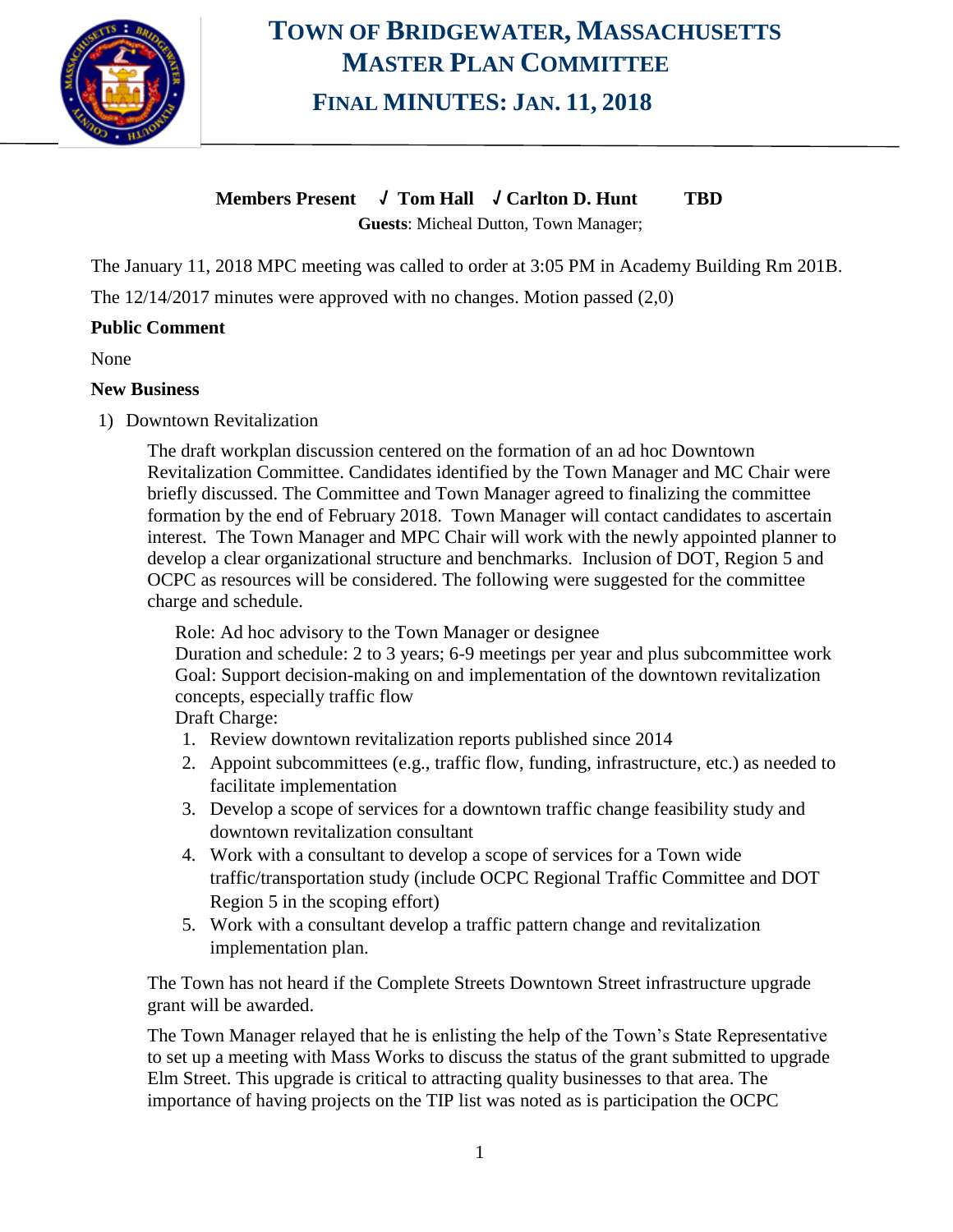

## **TOWN OF BRIDGEWATER, MASSACHUSETTS MASTER PLAN COMMITTEE DRAFT MINUTES: DEC. 14, 2017**

Regional Transportation Committee. Town Manager will reach out to OCPC regarding potential regional traffic study to link with the downtown revitalization projects.

#### 2) Zoning.

- i. The Town Manager indicated the newly appointed planner will be charged with finalizing the inclusive zoning ordinance. A discussion of this ordnance with the planner will be held during the next meeting.
- ii. The town Manager will check on the status of subdivision ordinance revision.
- iii. Housing Production Plan– The Town Council referred the HPP to the Planning Board and Community & Economic Development Committee on 12/5/17. The Planning Board voted to approve the Plan. Community & Economic Development has not met on that item. The Town Manager indicated he is preparing a letter with suggestions to relevant boards addressing 40B project conditions. He plans to meet with Mass Housing to discuss the status of the various 40B projects undergoing review by ZBA.

#### 3) Ordinances

- i. The town has not heard from the State regarding the Technical Assistance grant application for Branding and Wayfinding. Town Manager Dutton suggested that the timing may be right to advance the sign ordinance revision.
- ii. Chair Hunt provided hard and electronic copies of the draft sign ordinances developed by the previous planners. The Town Manager conveyed that the new planner will be charged with updating this ordnance.

#### 4) Dam Safety

- i. The Chair has not received any updates regarding the public briefing to convey the findings of the High Street Dam removal feasibility study. The Chair noted he has been following the project's progress as a private citizen. He conveyed to the Town Manager that he had notified the project team that he Chairs the MPC committee and that dam safety is a key task in the Town's 2014 Master Plan. The Chair also conveyed that he had let the dam removal project team that he has some legal concerns regarding the Town's responsibilities.
- ii. Carver's Pond: No update
- 5) Status of hiring a Planner A new planner will join the Town on February 5, 2018

#### **New Business**

Town Manager conveyed that the CAC had recommended an individual for appointment to the MPC. The appointee will be put forward for Town Council ratification during the next Council meeting.

The Chair voiced concern about the precedence being set by the Town Council by entertaining input on development projects before the projects are processed by duly appointed boards and the Town Council's formation of an ad hoc committee to discuss possible solutions. The Chair noted the authority of this ad hoc committee appears to be strictly advisory without a clear charge and the recipient of the committee's advice was not clearly defined in the Town Council's motion.